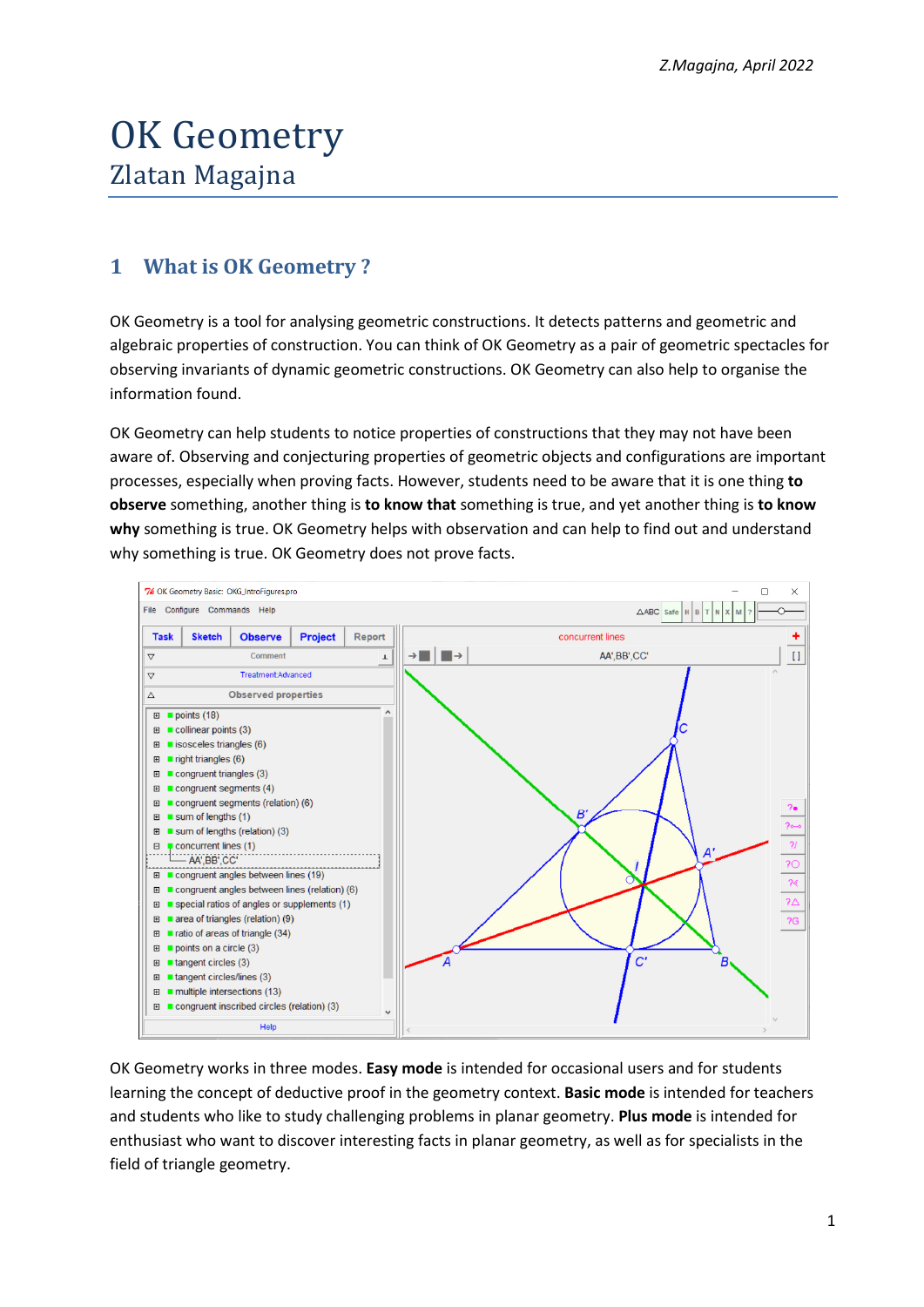# **2 What can OK Geometry do?**



For students learning to prove geometric facts, OK Geometry can be an **environment for solving prepared simple proof tasks.** The prepared problem usually contains selected properties that must be correctly ordered, provided with deductive arguments, and structured into a proof.

For casual users, OK Geometry is **a tool for detecting properties of dynamic constructions**  created in the dynamic geometry software they use. OK Geometry can **import dynamic constructions** created with some of the most popular dynamic geometry programs (Cabri Geometre, Cabri Express, GeoGebra, Cinderella, Z.u.L. ( Zirkel und Linien), JGEX, Sketchometry ).

For example, in the construction on the right, points A', B', C' are the points of contact of the incircle of the triangle ABC with its sides. The points A'', B'', C'' are the intersections of the incircle with the segments connecting the centre I of the incircle with the vertices of the triangle. OK Geometry observes that

- A'' is the orthocentre of the triangle AC'B';
- the lines AA', BB', CC' concur in a point;
- the lines A'A'', B'B'', CC'' also concur at a point, say P;
- many many other properties.



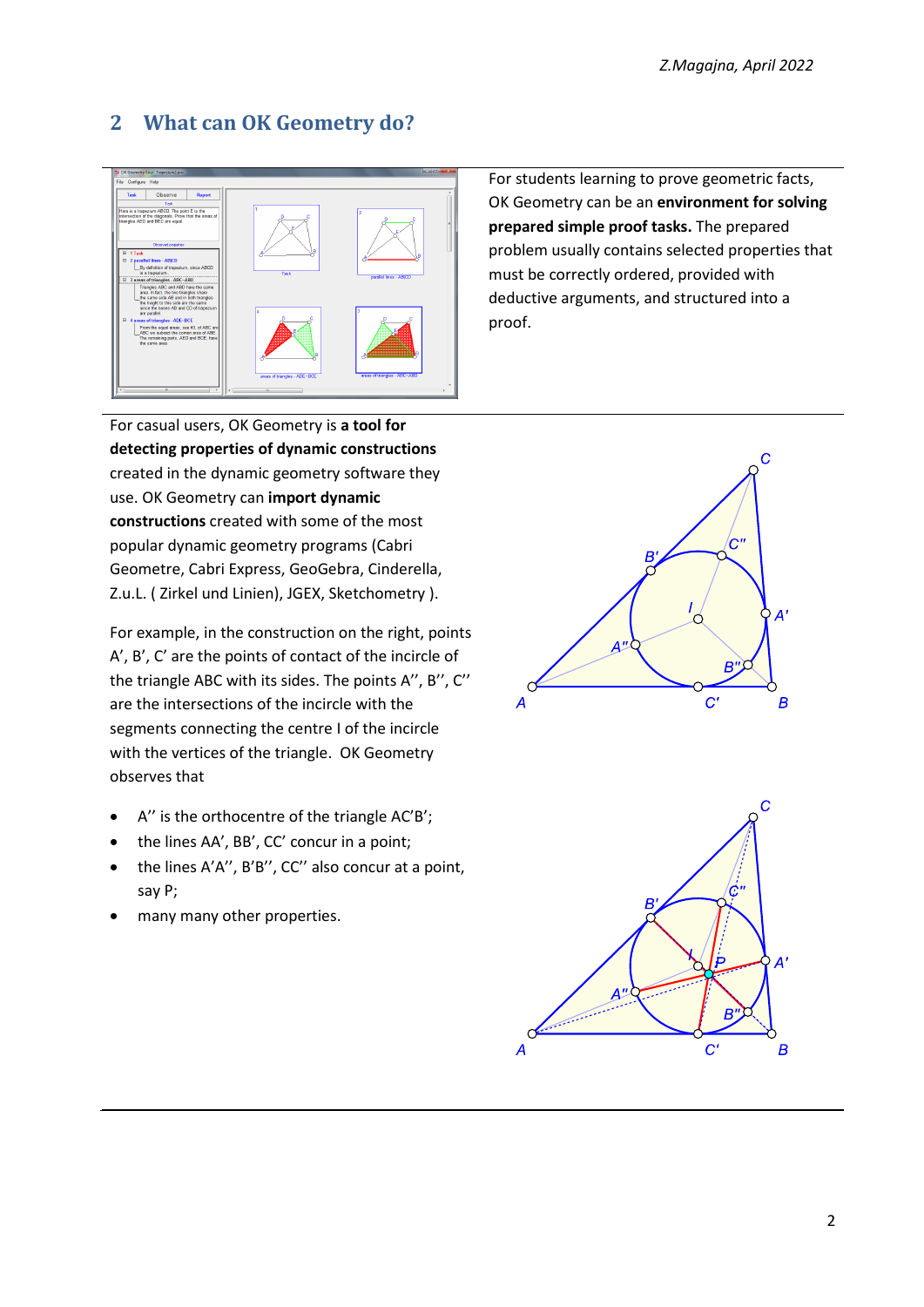#### A further **triangle analysis with OK Geometry** of the above example shows that

- the point of concurrence of the lines AA',BB', and CC' is the Gergonne point (X7) of the triangle ABC;
- the point P of concurrence of lines A'A", B'B", C'C'' is the so-called mid-arc point (X177) of the triangle ABC;
- P is the centre of the incircle of the triangle A'B'C';
- P lays on the Feuerbach hyperbola of the triangle ABC;
- P lays on the line through the incentre I and the point X167 (the Nagel point of the excentral triangle of ABC),
- And many many other properties.

All related concepts are also explained in OK Geometry.





When considering triangles, OK Geometry takes into account a rich database of triangle centres (more than 45000), circles, lines, conics and various triangle transformations.

With OK Geometry you can **create objects that are difficult to construct**, such as a circle that is tangent to three other circles, or an object that meets some optimisation criteria.

Suppose we want to construct a circle *k* that touches two sides of a given triangle ABC and its circumcircle. You can do this with a simple command in OK Geometry. Once the circle is created, you can construct the point A' of contact of the two circles. Hppefully, by examining the properties of the point A', you find a way to properly construct the circle *k* (using compass and ruler or some dynamic geometry software).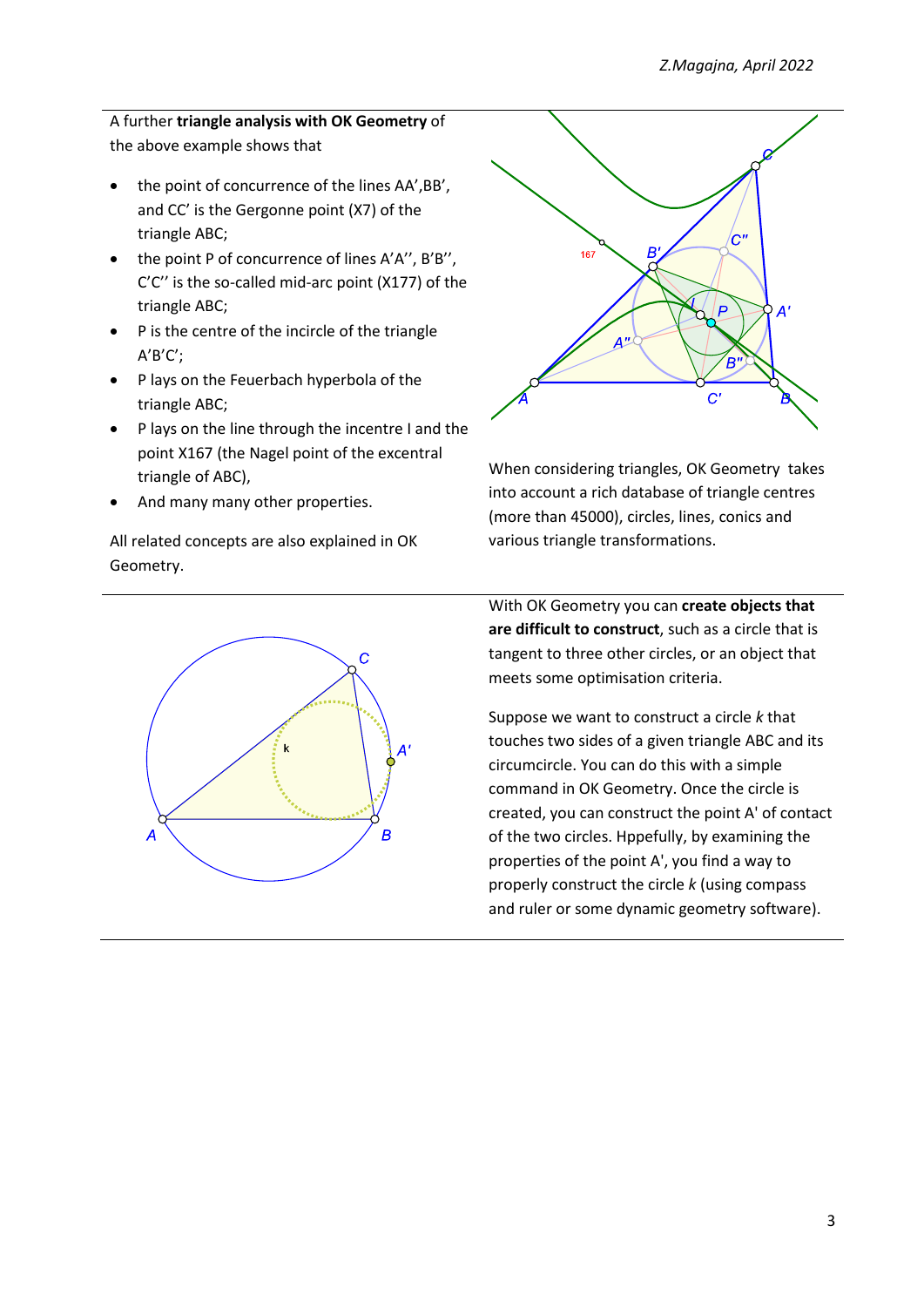

With OK Geometry you can **observe the relationships of an inspected object to objects that are not part of the construction**.

For example, in the above configuration OK Geometry finds that the point A' lays on the line through the points

 Y413 = centre of incircle of triangle ABC, and Y9 =intersection of the circumcircle of ABC and the bisector of the side BC.



OK Geometry can **observe algebraic relations** between geometric quantities within a construction.

In the above configuration OK Geometry finds several expressions for the radius *rk* of the circle *k* or for the ratio of distances |A'B| : |A'C|. Here are just two of them:

$$
rk = \frac{2 \cdot r \cdot (a + b - c) \cdot (a - b + c)}{a \cdot (a + b + c)}
$$

$$
\frac{|A'B|}{|A'C|} = \frac{(a - b + c)/b}{(a + b - c)/c}
$$

In the expressions, *a, b, c* are the side lengths of the triangle, and *r* is the radius of its circumcircle.

In OK geometry it is also possible to **create families of constructions** and **observe the properties of all examples in the family**. A family can consist of tens, hundreds or more constructions.

For example, consider the construction on the right: let P be the orthocentre of a given triangle ABC and let A' be the centre of the circle through B, C, and P. We define the points B' and C' cyclically.

It is known that the lines AA', BB', CC' concur in a point. Do they also concur if P takes the position of other triangle centres?

.

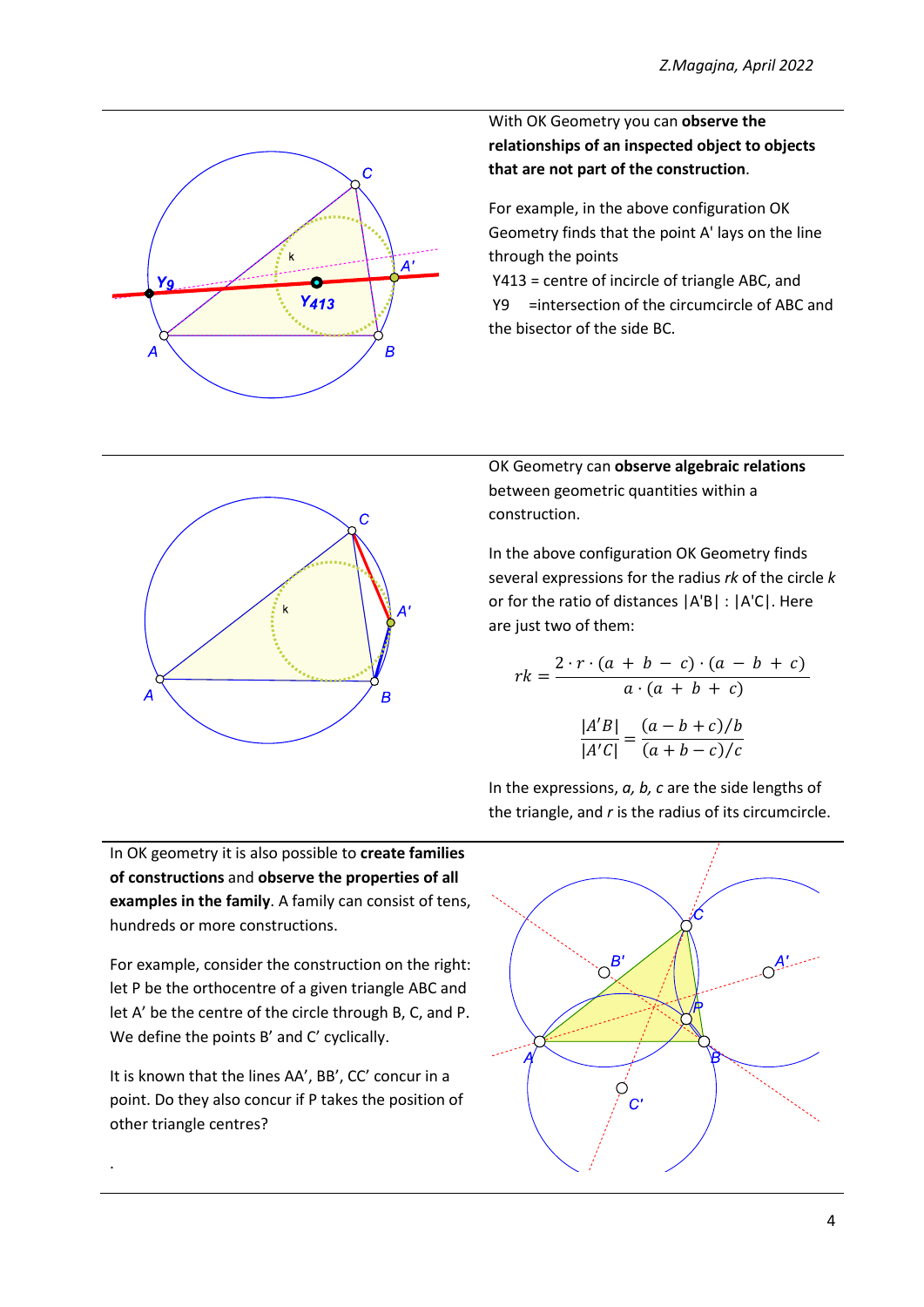

To investigate this, we create a family of constructions, in which P takes the position of, say, centres X1 through X18. OK Geometry observes that the AA', BB', CC' concur only when P takes the position of X1, X3, X4, X13, X14, X15, and X16. You can also easily obtain the properties of the points of concurrence.

### **3 How does OK Geometry observe properties?**

The model behind OK Geometry is the stochastic dynamic model. This model is similar to the dynamic model in that the non-constructed (free) objects can be dragged, while the constructed objects are modified according to the construction procedure. In the stochastic-dynamic model, however, the nonconstructed objects are represented by multiple copies of randomly positioned objects. The constructed objects are represented by several objects constructed from copies of other objects in accordance with the construction. Only one copy of each object is visible, and takes a reasonably random position (as well as other copies).